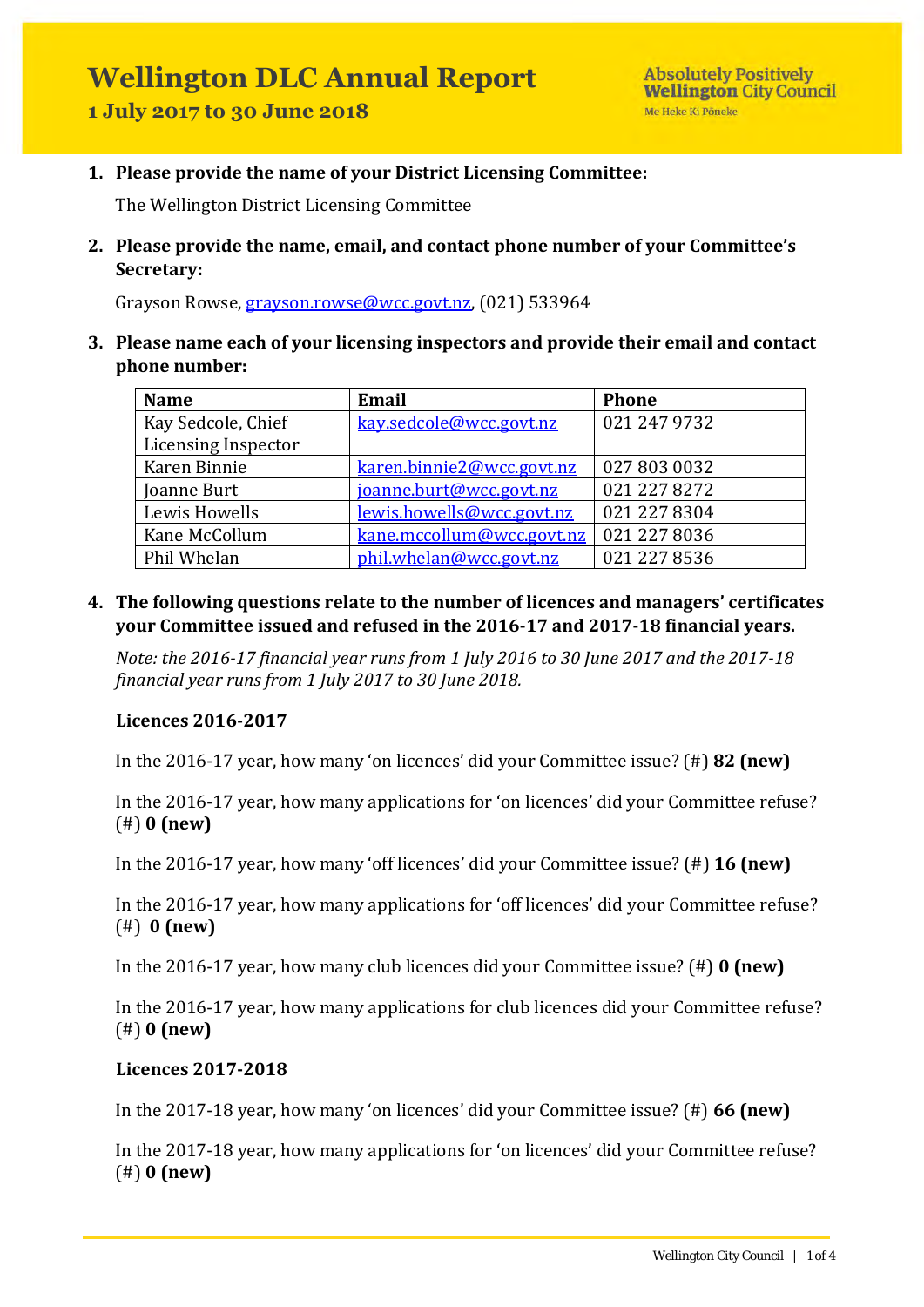In the 2017-18 year, how many 'off licences' did your Committee issue? (#) **19 (new)**

In the 2017-18 year, how many applications for 'off licences' did your Committee refuse? (#) **3 (new)**

In the 2017-18 year, how many club licences did your Committee issue? (#) **1 (new)**

In the 2017-18 year, how many applications for club licences did your Committee refuse? (#) **0 (new)** 

## **Manager's certificates 2016-2017**

In the 2016-17 year, how many managers' certificates did your Committee issue? (#) **744 (new)**

In the 2016-17 year, how many applications for managers' certificates did your Committee refuse? # **3 (new)**

In the 2016-17 year, how many applications for managers' certificates were withdrawn? # **6**

## **Manager's certificates 2017-2018**

In the 2017-18 year, how many managers' certificates did your Committee issue? # **772 (new)**

In the 2017-18 year, how many applications for managers' certificates did your Committee refuse? # **4 (new)** 

## **5. Please comment on any changes or trends in the Committee's workload in 2017-18.**

The total number of applications considered and determined has been relatively stable from year to year. There was a slight downward trend in both on licences granted and manager's certificates issued across these two years, but this cannot be said to indicate a trend as there is insufficient comparative data.

We have noticed the following qualitative trends with opposed applications during the reporting period:

- Applications for new, inner city on-licensed premises attracting public objections from residential bodies corporate in relation to amenity and good order, particularly noise. It has been possible, in some cases, for the DLC to facilitate agreement among the parties to address residents' concerns, sometimes with licence conditions being imposed as a result or undertakings given.
- Reporting agency opposition to bottle stores and particularly to late night trading by inner city bottle stores. The majority of Wellington's central city bottle store offlicences came up for renewal during the reporting period.
- Numerous public objections by members of local communities (e.g. Newtown; Aro Valley) in relation to applications for new off-licences for bottle stores in their suburbs.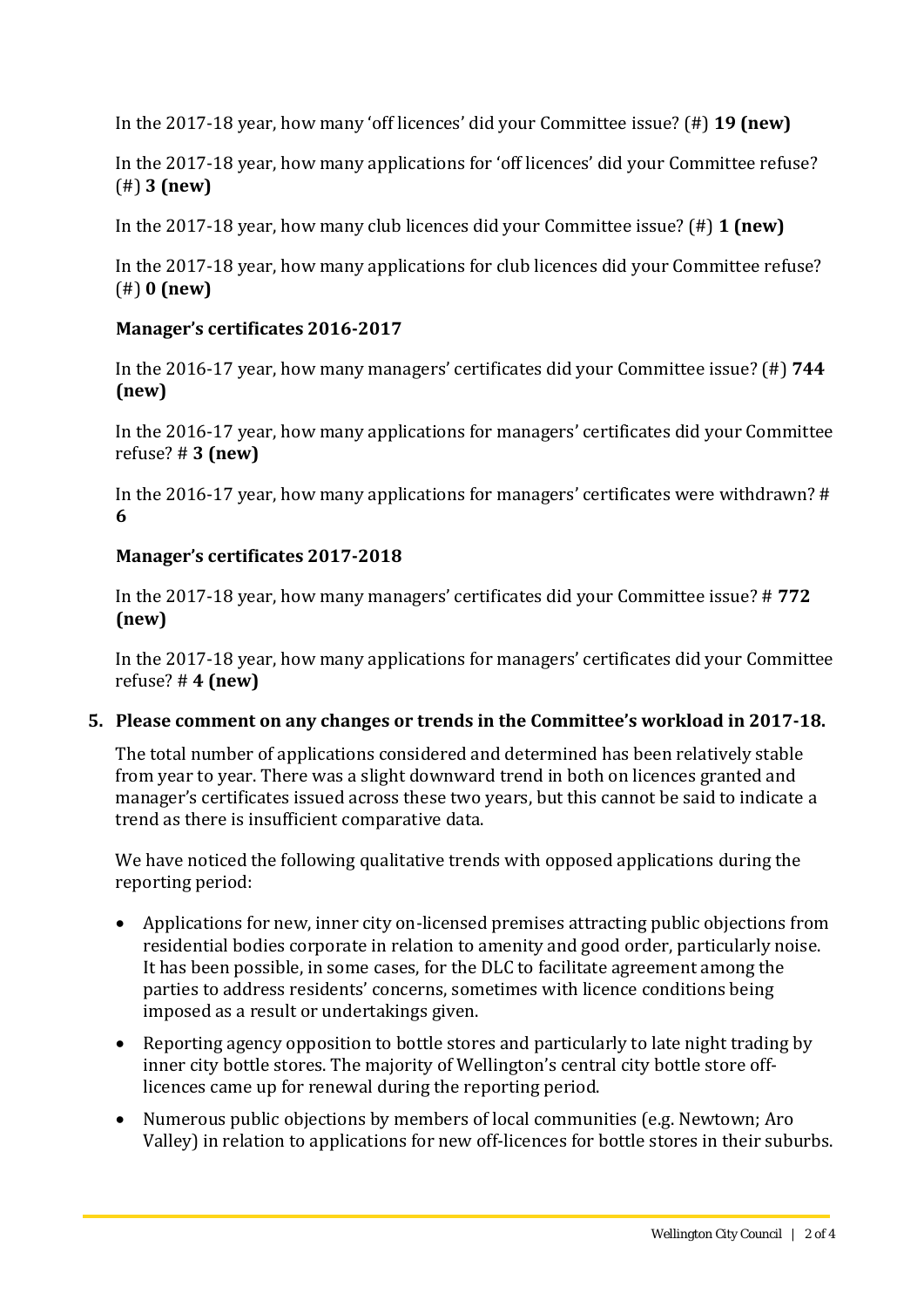## **6. Please comment on any new initiatives the Committee has developed/adopted in 2017-18.**

In October 2017, the Wellington DLC hosted an AGM for DLCs in the Wellington region, including Kapiti DLC, Porirua DLC, Upper Hutt DLC and Lower Hutt DLC. This comprised a day of presentations on topical issues by representatives of each DLC, covering key legal developments, procedural matters, trends etc. The AGM was an opportunity for members of Wellington regional DLCs and their support staff to meet, network and exchanges ideas and experiences.

The Wellington DLC Secretary, Principal Advisor and the Chief Licensing Inspector provided input to the Ministry of Justice, which developed a factsheet on how to calculate tobacco excise tax when preparing a statement of annual sales revenue for a grocery store. The factsheet is now available on the Ministry's website and the Wellington DLC is providing it to applicants.

The Wellington DLC engaged a Te Reo interpreter to support the Committee at a public hearing where one party requested the right to give evidence in Te Reo. The DLC has developed a protocol for doing this in future and also for procuring the services of an NZ Sign interpreter, if required.

The Wellington DLC Secretary developed criteria for deciding whether to publically notify and special licence application.

## **7. Has your Committee developed a Local Alcohol Policy?**

Historically, the Wellington City Council developed a provisional Local Alcohol Policy, which was notified on January 21, 2014. Appeals were lodged by eight parties which were heard by the Authority over eight days between October 20 and November 5, 2014. The Authority released its decision on January 20, 2015 which asked the Council to reconsider elements of its PLAP. The Council resolved on March 18, 2015 to receive a "report to the February 2016 meeting of the Community, Sport, and Recreation Committee on the opportunities to resubmit an amended Provisional Local Alcohol Policy taking into account updated local data and the parameters for local alcohol polices arising from the decision on appeals". On 3 March 2016, the Council's Community Sport and Recreation Committee resolved that the Council should not at that time resubmit the PLAP to the Authority, and should instead continue to monitor alcohol-related data in Wellington, work with key stakeholders, and consider future ARLA decisions on other PLAP appeals prior to determining if the Council requires a local alcohol policy. The Committee also "agreed to continue to advocate to central government for a higher minimum unit price for alcohol including off licences."

# **7A. If the answer is yes, what stage is your Local Alcohol Policy at?**

See above

# **8. If the answer to 7 is Yes, what effect do you consider your Local Alcohol Policy is having?**

N/a